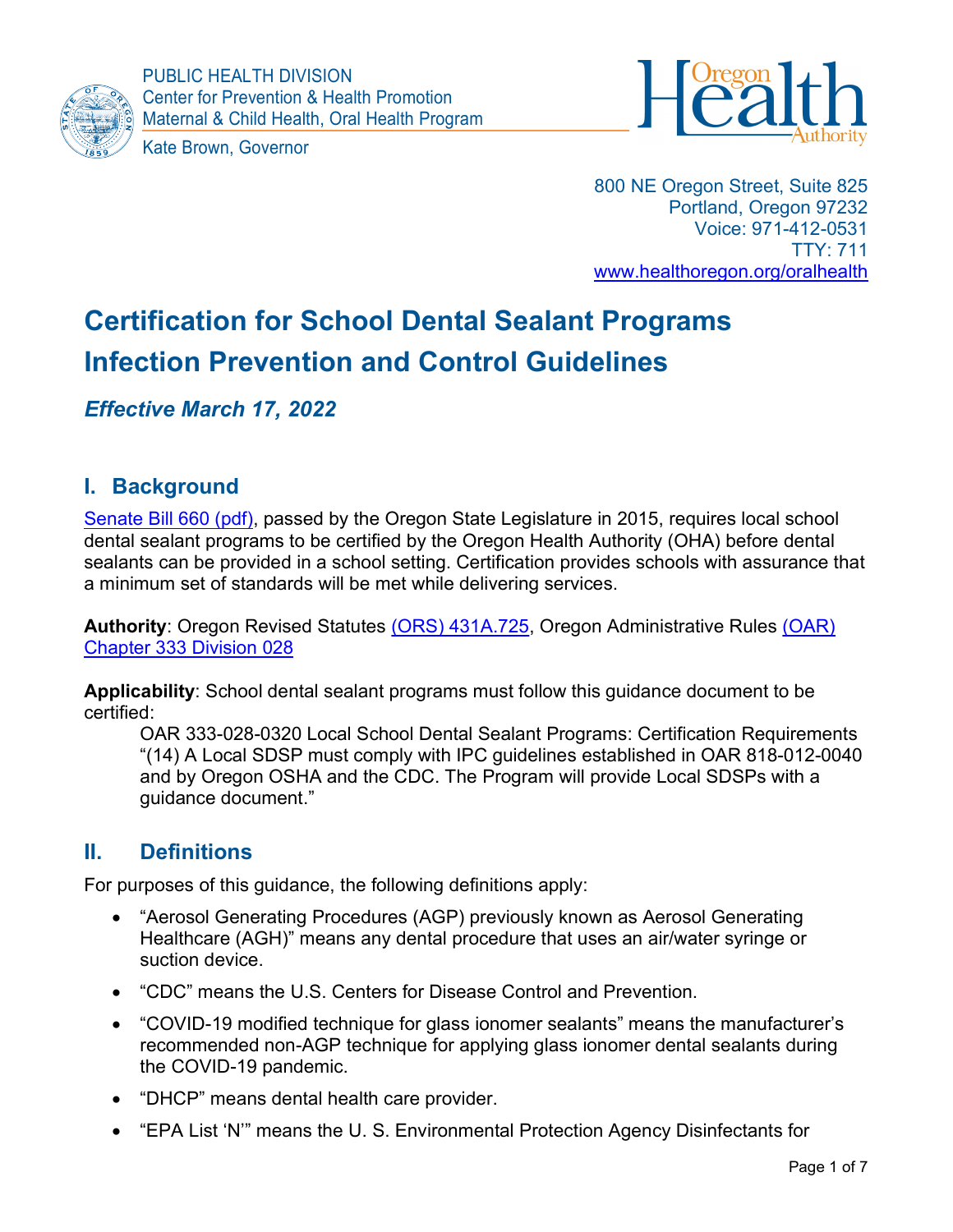Coronavirus.

- "FDA" means the U.S. Food and Drug Administration.
- "Health care setting" means any place where health care, including physical, dental, or behavioral health care is delivered and includes, but is not limited to any health care facility or agency licensed under ORS chapter 441 or 443 or temporary sites where health care is delivered or is related to the provision of health care.
- "IPC" means infection prevention and control.
- "LPHA" means Local Public Health Authority.
- "NIOSH" means the National Institute for Occupational Safety and Health which is a part of the U.S. Centers for Disease Control and Prevention (CDC).
- "Non-Aerosol Generating Procedure (Non-AGP) previously known as Non-Aerosol Generating Healthcare (non-AGH)" means any dental procedure that does not use the air/water syringe or suction device.
- "OHA approved isolation device" means an OHA approved dental isolation device used to assist the dental hygienist in isolating teeth and using suction to remove saliva.
- "OR OSHA" means the Oregon Occupational Safety and Health Administration.
- "Personal protective equipment (PPE)" means medical grade gloves, gowns, face shields, surgical masks, and N-95 respirators or other reusable respirators (e.g., powered air-purifying respirators) that are intended for use as a medical device.
- "Program" means any OHA certified school dental sealant program.
- "School nurse" means a registered nurse working within a school setting.
- "Student cohort" means a defined group of students in the school setting, as determined by each school.

# III. Guidelines When Preparing to Operate in a School Setting

- A. Programs are encouraged to use a manufacturer's COVID-19 modified non-AGP technique for glass ionomer sealants for the 2021-22 and 2022-23 school years.
- B. Program staff
	- 1. Training and policies
		- a) A program must train all program staff in COVID-19 individual and employment risk factors, signs, symptoms, and infection control standards according to OR-OSHA guidance.
		- b) A program must create an employee vaccination policy.
		- c) A program must create a written IPC and IPC evaluation policy.
		- d) A program must create a process to respond to a school or DHCP coronavirus exposure or outbreak.
	- 2. Health screenings
		- a) A program must have a written plan to screen for COVID-19 in all personnel that provide services on school or school district premises.
		- b) Staff must immediately report COVID-19 symptoms to their supervisor.
		- c) If staff have been notified by the LPHA that they may have come in close contact with a person with COVID-19, then as health care workers, staff must notify their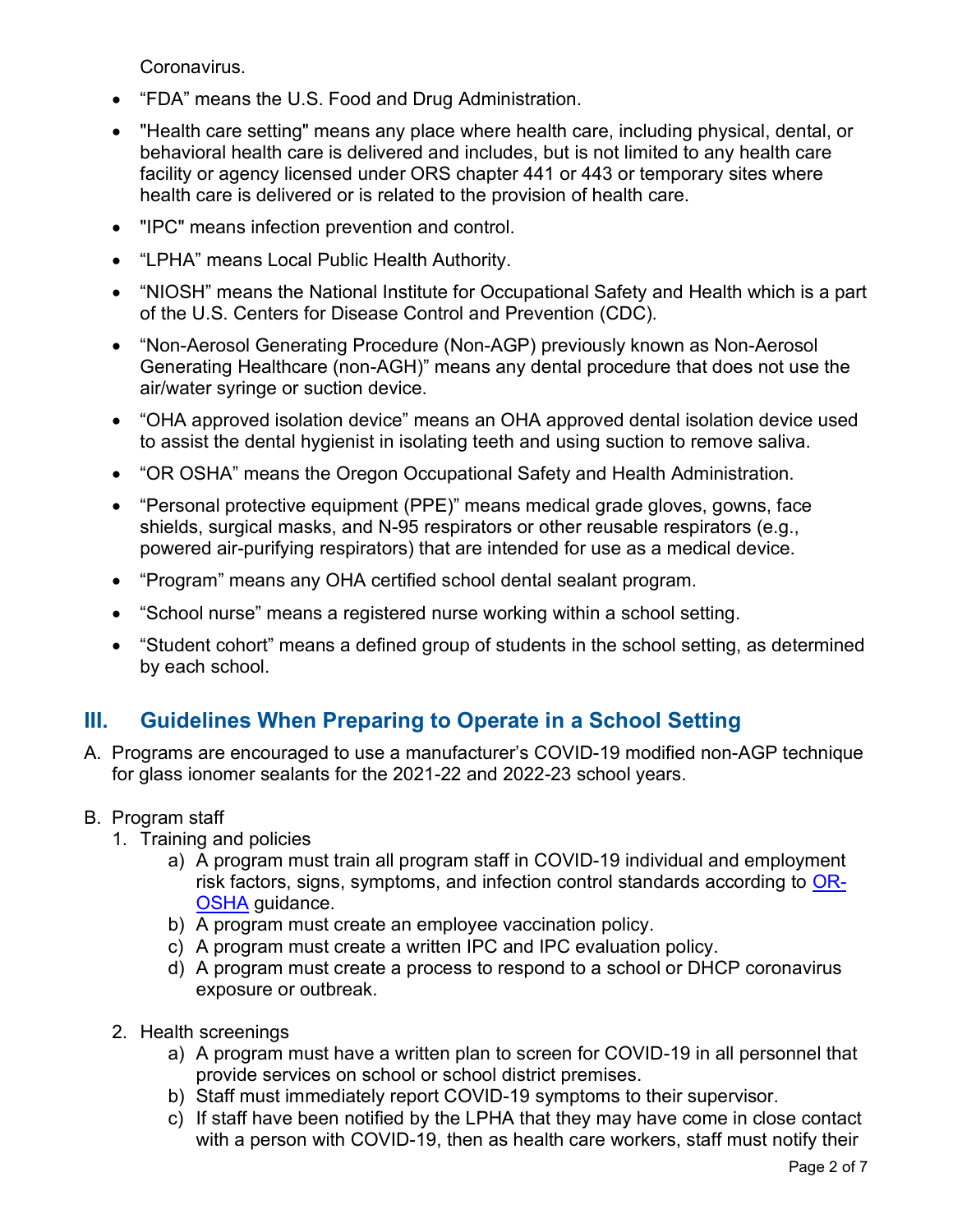program or employer immediately. The program or employer in consultation with the LPHA will determine whether staff may work if they continue to have no symptoms.

- d) A program must report a staff member who has been present in a school and has COVID-19 symptoms to the school nurse and LPHA.
- e) Program staff must stay home if they are feeling sick. This includes any cold or flu-like symptoms.
- 3. Maintain DHCP cohorts
	- a) When possible, assign the same DHCP to the same student cohort or classroom when providing services.
- C. Program equipment and supplies for non-AGP

#### 1. Equipment

- a) A program must acquire and use equipment to follow the non-AGP guidelines according to the equipment and sealant material manufacturer's specifications.
- 2. Supplies
	- a) A program must acquire, and use supplies necessary to follow non-AGP guidelines according to manufacturer's specifications.
	- b) Prepare individual dental procedure supply packets at least 6 feet outside of the clinical area.
	- c) Store individual student supplies needed for services and any other supplies covered and at least 6 feet outside of the clinical service area or in a closed storage container.
	- d) Supplies and equipment that are exposed but not used during the procedure are considered contaminated and shall be disposed of or reprocessed properly after completion of the procedure.
	- e) Barriers must be placed on difficult to clean items.
		- i. For non-AGP where a compressor is not needed or used, barriers must be on the overhead light and switch, and glass ionomer capsule dispenser.
- D. Program equipment and supplies for AGP
	- 1. OHA recommends that AGP sealant placement be avoided during coronavirus outbreaks.
	- 2. Equipment
		- a) A program must have modified equipment and/or acquired any additional equipment to minimize aerosol exposure prior to providing resin or glass ionomer (unmodified technique) dental sealants on school or school district premises.
			- i. Modify compressor with additional filtration and/or suction capabilities according to equipment manufacturer or use an area appropriate air purifier according to manufacturer specifications.
	- 3. Supplies
		- a) Prepare individual dental procedure supply packets at least 6 feet outside of the clinical area.
		- b) Store individual student supplies needed for services and any other supplies at least 6 feet outside of the clinical service area or in a closed storage container.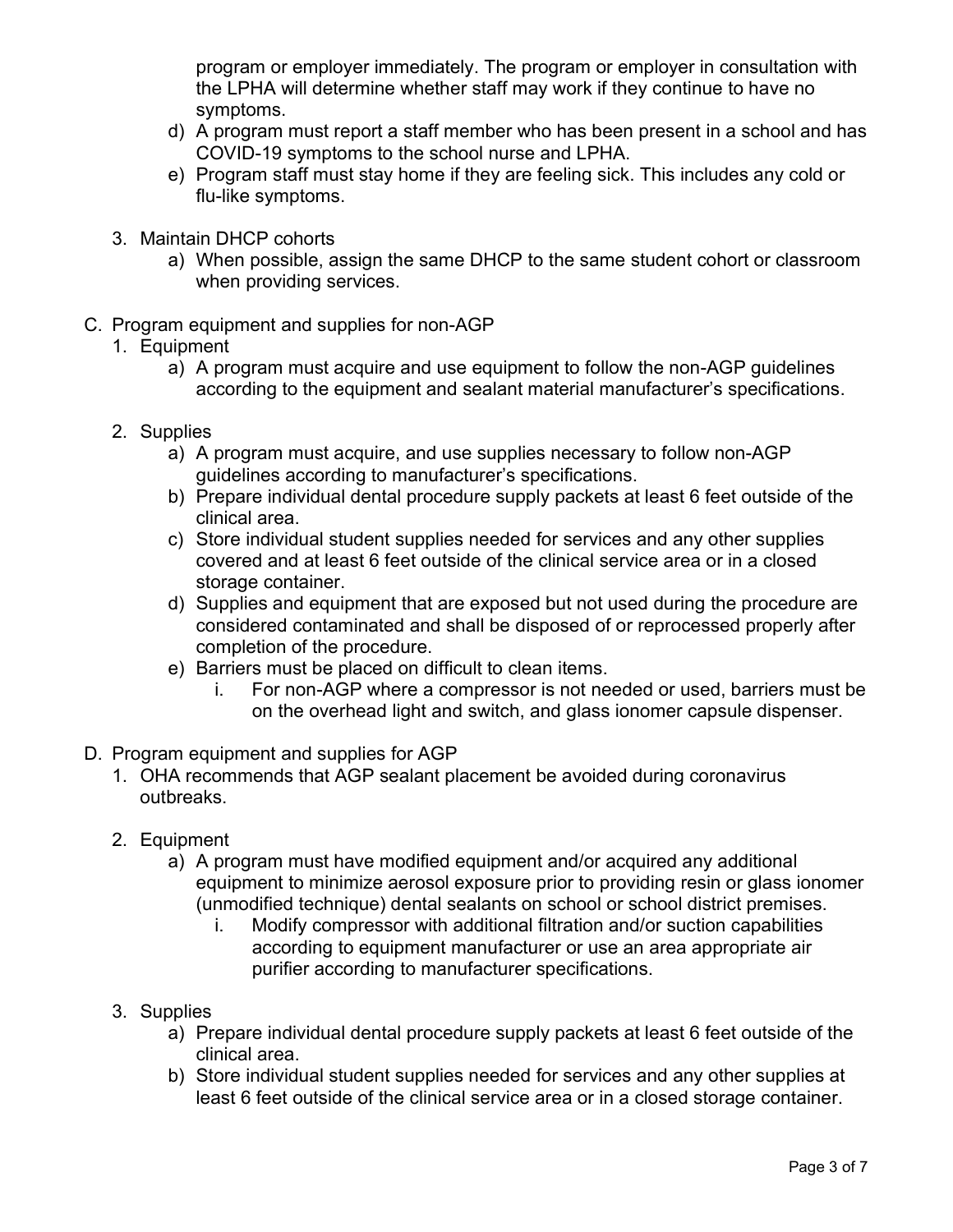- c) Supplies and equipment that are exposed but not used during the procedure are considered contaminated and shall be disposed of or reprocessed properly after completion of the procedure.
- d) Barriers must be placed on difficult to clean items.
	- i. For AGP, this includes the compressor, air/water syringe, suction valve, overhead light and switch, and the glass ionomer capsule dispenser.

### IV. Guidelines to Provide Services on School or School District Premises

- A. Clinical service area considerations
	- 1. A program must implement and follow strict IPC in accordance with this document, which is based on the most current OR OSHA requirements and CDC guidance.
		- a) Perform dental services on bare, uncarpeted flooring, tarps, or portable mats. Clean and disinfect bare floors, tarps, or mats at the end of each service day; or, if contaminated, sooner.
		- b) A program must work with the school or school nurse to determine the most suitable area to complete dental screenings and dental services.
			- i. Determining factors for indoor school settings include school size of the area for services and administrative tasks, HVAC systems, flooring, and windowed rooms.
			- ii. The area for services and administrative tasks must be large enough to have a clear delineation between the clinical and administrative areas.
	- 2. A program should use, to the extent possible, physical barriers such as a portable barrier within areas where AGPs take place.
		- a) For programs operating multiple chairs and teams in a school, place units, including operator chairs of adjacent units, at least 6 feet apart. Consider placing a portable barrier between operational dental units when performing AGP. A portable barrier in the clinical service area must allow for cleaning and disinfection between students receiving AGP.
		- b) Consult with air filtration equipment manufacturers to ensure that portable air filtration systems are suitable for the size of the clinical services area or space.
	- 3. A program shall collaborate with the manufacturer of the program's portable equipment to modify or add additional equipment such as filters, external suction devices, and/or air purifying devices to ensure maximum aerosol capture or ambient air purification.
- B. PPE and IPC
	- 1. This guidance document is based on OR OSHA and CDC IPC and PPE guidance. A program must follow this OHA guidance when providing dental sealants on school or school district premises.
	- 2. Use EPA List N disinfectants for Coronavirus for cleaning and disinfecting reusable patient care items and environmental services.
		- a) Follow individual disinfectant's manufacturer's directions for cleaning and disinfection and surface wet contact time.
	- 3. PPE used during healthcare procedures must be medical grade, follow OR OSHA rules, and be approved by NIOSH (see list of NIOSH-approved respirators) or by the FDA.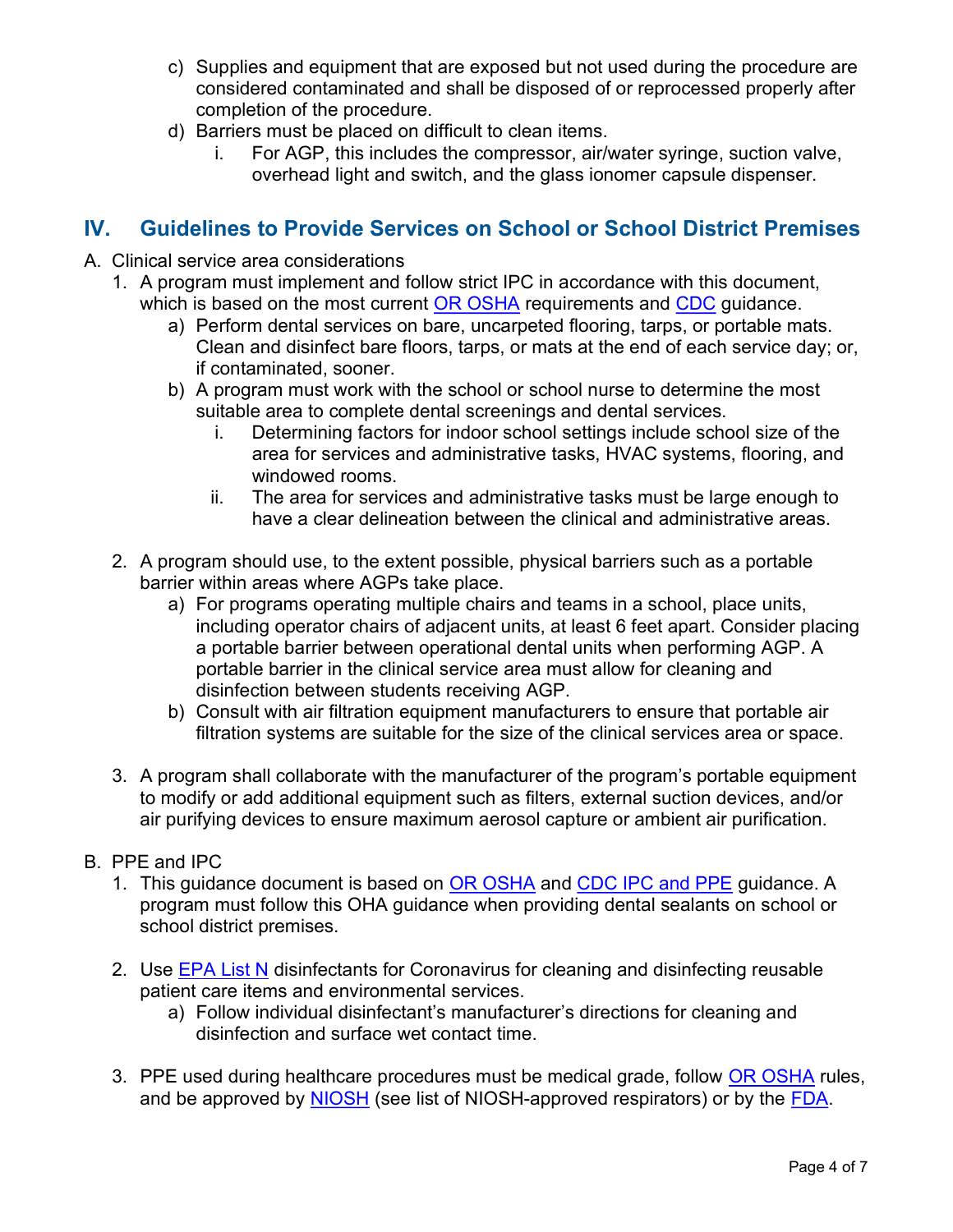- 4. PPE strategies should be supplemented by source control and effective hand hygiene; standard precautions shall always be used.
- 5. Remove or disinfect all PPE before leaving the clinical area.
- 6. Hand hygiene and gloves
	- a) Perform hand hygiene in accordance with CDC guidance.
	- b) Use an alcohol-based hand rub or wash with soap and water for the following clinical indications:
		- i. Immediately before touching a patient.
		- ii. Before moving from work on a soiled body site to a clean body site on the same patient.
		- iii. After touching a patient or the patient's immediate environment.
		- iv. After contact with blood, body fluids or contaminated surfaces.
		- v. Immediately after glove removal.
	- c) Do not reuse gloves.
	- d) Remove gloves and perform hand hygiene when:
		- i. Reaching into stored supplies to retrieve an item.
		- ii. Performing each cleaning and disinfection step:
			- 1. Remove and discard barriers
			- 2. Perform clean step
			- 3. Perform disinfection step
			- 4. If using clean gloves (rather than clean hands) to set-up for next student
- 7. Masks
	- a) The school dental sealant setting, either in the school or a mobile van, is a health care setting which requires everyone to wear a mask.
		- i. School district or schools may adopt varying mask guidelines for their schools and students.
		- ii. When a student enters the health care setting and is escorted directly to the clinical area to begin services, they do not need to don a mask if they are not already wearing a mask.
		- iii. When a student or students enter the health care setting and will be waiting to enter the clinical services area or waiting for their turn, and are not already wearing a mask, they must don a mask while waiting.
	- b) While performing AGPs, DHCP shall wear a fit-tested N95 respirator or higher respiratory protection.
		- i. Change the mask after each student or sooner if the mask becomes moist, wet, or contaminated.
		- ii. To conserve N95 masks, a level 3 surgical/procedure mask may be layered over an N95. Change the top layered surgical/procedure mask after each student receiving dental services.
		- iii. Do not layer 2 surgical masks.
	- c) While performing non-AGPs, wear the highest available (level 2 or level 3) surgical/procedure mask.
		- i. Change the mask after each student or sooner if the mask becomes moist, wet, or contaminated.
	- d) Masks during dental screenings. When screening student groups, cohorts or classrooms, providers may use one level 2 or level 3 (highest available) surgical mask during the entire process.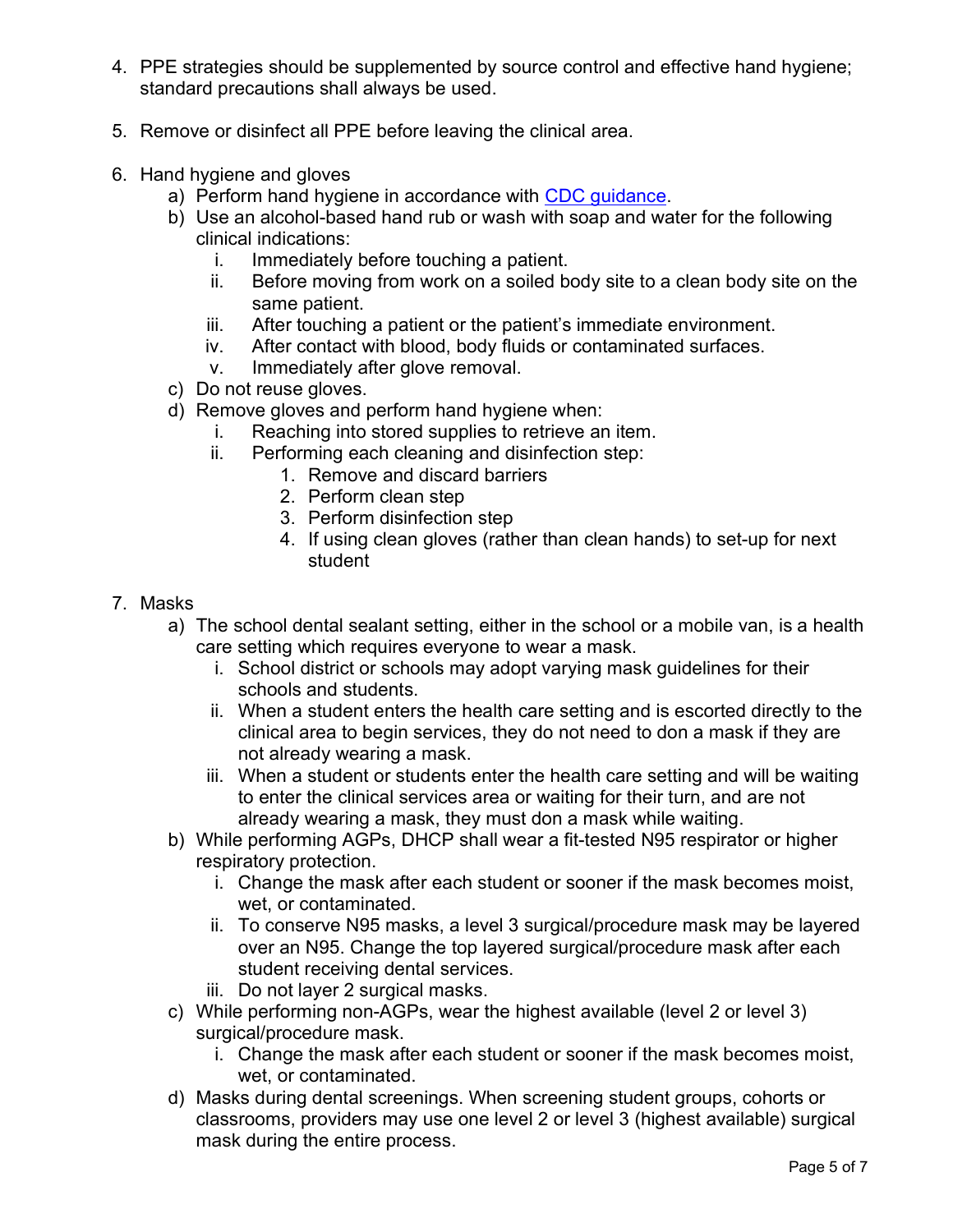- i. Change the mask if it becomes moist, wet, or contaminated.
- e) Masks for source control. To reduce the number of times DHCP must touch their face and the potential risk for self-contamination, DHCP should consider wearing the same level 2 or level 3 (highest available) surgical or N95 mask throughout their entire work shift. If the mask becomes moist or contaminated, it must be replaced with a new mask.
- f) Minimally, an initial fit testing is required for employees using an N95 respirator.
	- i. Please contact Karen Phillips at OHA karen.phillips@dhsoha.state.or.us or (971-412-0531) if you have difficulties meeting the fit testing requirement.
- 8. Face shields, eyewear, and loupes
	- a) For sealant placement services, protective eyewear (face shield or protective goggles that fit snugly to the face) must be worn.
	- b) Face shields must fit snug to the forehead, wrap around the face and cover below the chin.
	- c) Prescription eyewear or loupes may be worn under a snugly fitting face shield.
	- d) Face shields must be disinfected after each student receiving services.
	- e) Administrative team members at a school should consider wearing a face shield or other eye protection while present in the school.
- 9. Gowns
	- a) Change gown after each student receiving any AGP or non-AGP resin or glass ionomer sealant.
	- b) Do not let loupes rest on a contaminated gown.
	- c) Perform administrative tasks outside of clinical services area after the contaminated gown has been removed.
	- d) Gowns do not need to be worn or changed during dental screenings unless they become contaminated.
- 10. Other standard precautions
	- a) Hair shall be pulled back and away from clinician's face and neck front and shall not rest on the front of a PPE gown.
	- b) DHCP head or hair coverings and shoe coverings are optional.
- C. COVID-19 symptom screening for DHCP prior to work and for students prior to receiving services
	- 1. For DHCP: Create a pre-work screening protocol. DHCPs may self-attest to report lack of or any symptoms of COVID-19.
	- 2. For students: Create a process to evaluate students for signs or symptoms of COVID-19.
		- a) A program may take a student's temperature prior to the student entering the clinical area to receive services. Document in the student's dental record.
		- b) If a student has a temperature of  $\geq 100.0^{\circ}$  F, the student should be sent home in coordination with the school nurse or administration.
- D. Procedures for oral health screenings for dental sealants
	- 1. Consider implementing the oral health screen and seal protocol.
	- 2. If a program opts to conduct group, classroom, or cohort -wide oral health screenings prior to performing dental sealants, then the program must maintain at least 3 feet of